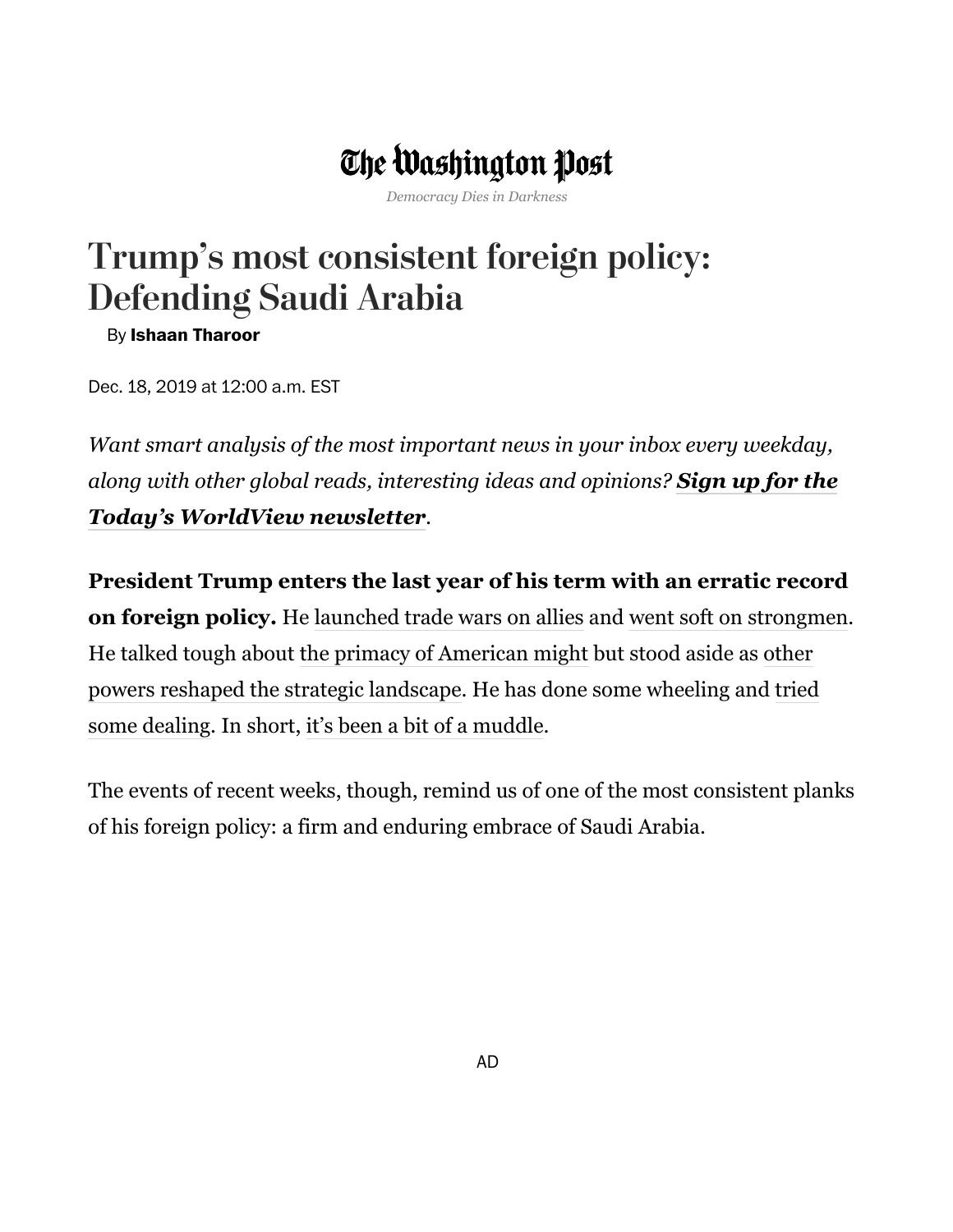[On Tuesday, the Senate passed an annual defense spending bill that had gone](https://www.washingtonpost.com/world/national-security/trump-signals-intent-to-sign-738-billion-national-defense-policy-bill/2019/12/11/50e6d994-1c3e-11ea-9ddd-3e0321c180e7_story.html?tid=lk_inline_manual_6&itid=lk_inline_manual_6) through the House of Representatives last week. Among its provisions, the \$738 billion defense policy bill created Trump's much desired Space Force. But it was stripped of a number of measures that lawmakers hoped would restrict American support for the Saudi-led military campaign in Yemen. According to various [reports, those provisions were "nonstarters" for a White House intent on blo](https://www.cnn.com/2019/12/13/politics/saudi-ndaa-white-house-republicans/index.html)cking congressional oversight of arms sales and military assistance to the Saudis.

This is hardly an isolated occurrence. The [bulk of legislation vetoed by Trump](https://www.senate.gov/legislative/vetoes/TrumpDJ.htm) during his presidency has involved congressional attempts to censure Saudi Arabia. In April, Trump [vetoed a bipartisan resolution from Congress](https://www.washingtonpost.com/politics/trump-vetoes-resolution-to-end-us-participation-in-yemens-civil-war/2019/04/16/0fabc312-60a1-11e9-bfad-36a7eb36cb60_story.html?tid=lk_inline_manual_8&itid=lk_inline_manual_8) that invoked its war powers authority and demanded an end to U.S. involvement in the Saudi-led military campaign in Yemen. In July, he [vetoed a trio of congressional resolutions](https://www.nbcnews.com/politics/donald-trump/trump-vetoes-congressional-effort-block-saudi-arms-sales-n1034286) that tried to stop him from bypassing legislative oversight and selling billions of dollars of weapons to Saudi Arabia and the United Arab Emirates. A year ago, Trump's envoys also [blocked a U.N. Security Council Resolution](https://www.theguardian.com/world/2018/dec/21/un-yemen-ceasfire-stockholm-resolution-us) drafted by Britain that demanded accountability for war crimes in Yemen.

**[Rep. Ro Khanna](https://twitter.com/RepRoKhanna)** @RepRoKhanna

This NDAA is anything but progressive.

We need to vote no.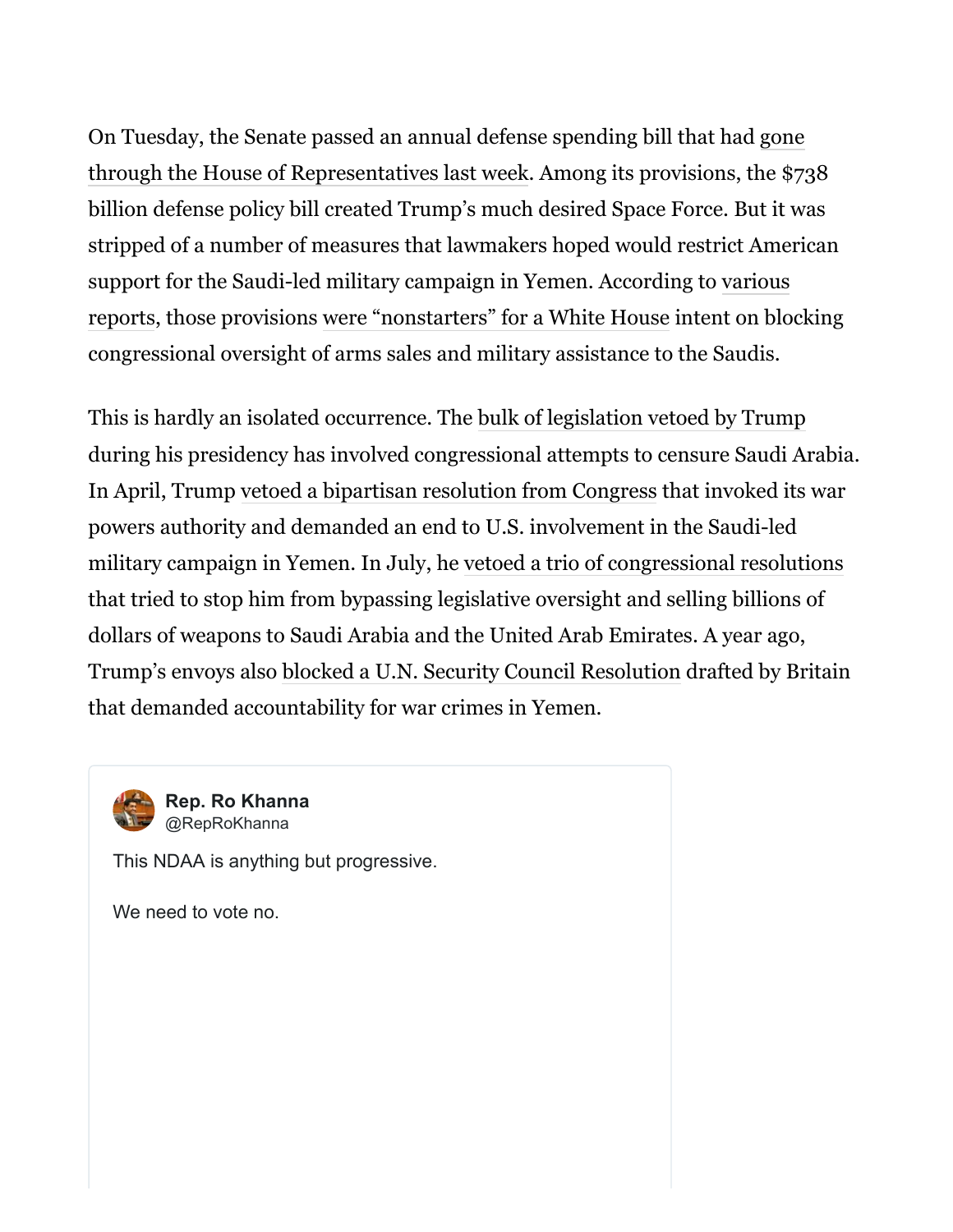

**And when Trump is not axing legislation he deems hostile to Saudi concerns, he's speaking on the kingdom's behalf.** That was on show this month after a gunman who was a Saudi national killed three people at a naval base in Florida. Trump — who is so quick to [cast aspersions](https://www.washingtonpost.com/news/worldviews/wp/2017/06/05/trump-was-terrorized-by-the-london-attack-while-britain-stood-firm/?tid=lk_inline_manual_10&itid=lk_inline_manual_10) on Muslim assailants and the dangers of the lands where they or their parents came from — conspicuously leaped to Riyadh's defense.

AD

["They are devastated in Saudi Arabia," Trump told reporters in the aftermath of the](https://www.whitehouse.gov/briefings-statements/remarks-president-trump-marine-one-departure-79/) attack, unprompted. "And the king will be involved in taking care of families and loved ones. He feels very strongly. He's very, very devastated by what happened and what took place. Likewise, the crown prince. They are devastated by what took place in Pensacola."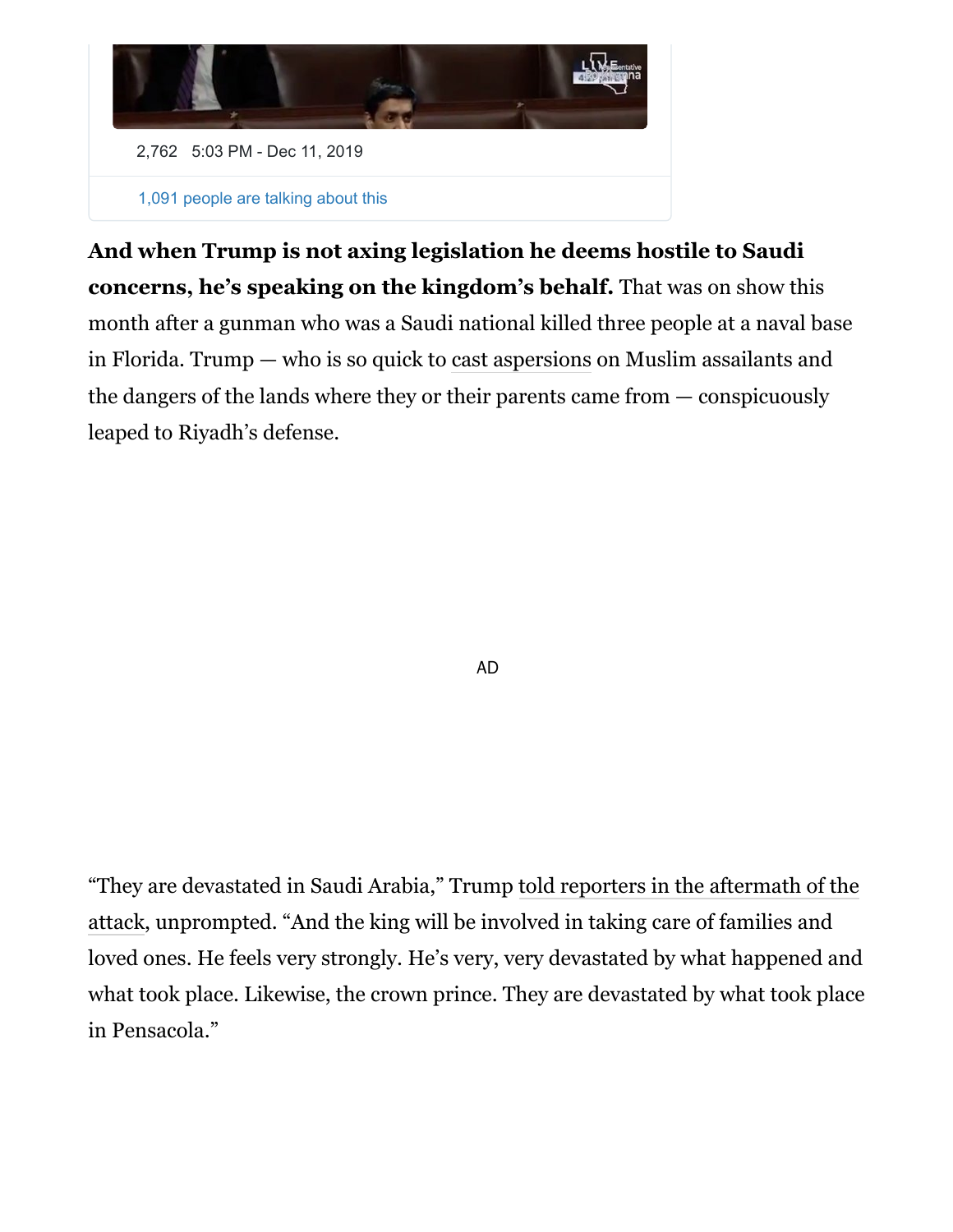Even as more evidence emerged about the attack, which the FBI is investigating as an act of terrorism, and [other Republican officials grew more hawkish](https://www.politico.com/states/florida/story/2019/12/08/florida-congressman-challenges-saudis-on-pensacola-shootings-1231152), Trump offered little criticism of the Saudis, who had assigned the suspected gunman to the U.S. naval base on a training mission.

Trump, of course, places a high priority on the U.S.-Saudi relationship. He sees the kingdom as an eager customer for American arms and a useful proxy in Washington's confrontation with Iran. He made Riyadh the first official foreign destination of his presidency, where he helped unveil a "counterterrorism" center [run by the Saudis. His son-in-law, Jared Kushner, has built up a thicket of personal](https://www.nytimes.com/2018/12/08/world/middleeast/saudi-mbs-jared-kushner.html) and political contacts with prominent Saudi royals and, in particular, Crown Prince Mohammed bin Salman.

AD

"Trump decided some time ago that he would be in their corner," Jon Alterman, director of the Middle East Program at the Center for Strategic and International Studies, [told my colleagues this month](https://www.washingtonpost.com/politics/trumps-defense-of-saudis-grows-more-isolated-after-deadly-shooting-on-military-base/2019/12/08/e680eed6-19f5-11ea-9ddd-3e0321c180e7_story.html?tid=lk_inline_manual_17&itid=lk_inline_manual_17). "And I don't think that there's any circumstance under which he would feel the need to rethink that."

**[Donald J. Trump](https://twitter.com/realDonaldTrump)** @realDonaldTrump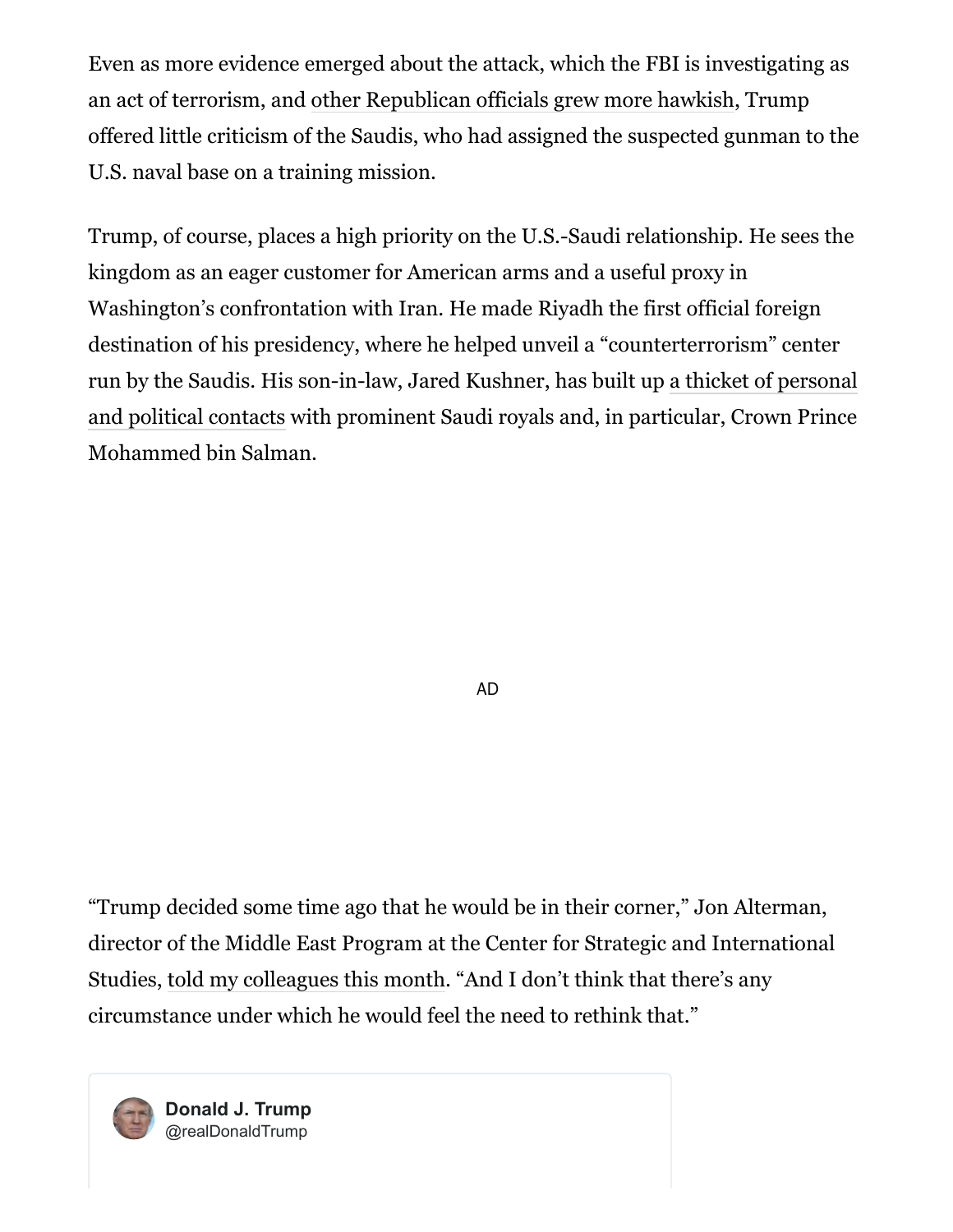Just spoke with the Crown Prince of Saudi Arabia who totally denied any knowledge of what took place in their Turkish Consulate. He was with Secretary of State Mike Pompeo...

[48.5K](https://twitter.com/intent/like?tweet_id=1052268011900555265) [1:40 PM - Oct 16, 2018](https://twitter.com/realDonaldTrump/status/1052268011900555265)

[29K people are talking about this](https://twitter.com/realDonaldTrump/status/1052268011900555265)

## **That includes bipartisan outrage over the crown prince's apparent role in [the murder of Saudi dissident journalist Jamal Khashoggi](https://www.washingtonpost.com/world/2019/10/02/jamal-khashoggi-is-dead-his-political-vision-lives/?tid=lk_inline_manual_20&itid=lk_inline_manual_20).**

Contradicting the assessments of his own intelligence community and the views of otherwise loyal Republican lawmakers, Trump has expressed doubt about [Mohammed's culpability in the abduction and murder of Khashoggi, a Wa](https://www.washingtonpost.com/world/2018/10/12/trump-chooses-arab-authoritarianism-over-jamal-khashoggi/?tid=lk_inline_manual_20&itid=lk_inline_manual_20)shington [Post contributor, last year. This month, the White House continued to shield](https://www.washingtonpost.com/world/2019/02/13/trump-shields-saudi-crown-prince/?tid=lk_inline_manual_20&itid=lk_inline_manual_20) Mohammed from further wrath, [removing from the defense spending bill](https://www.cnn.com/2019/12/13/politics/saudi-ndaa-white-house-republicans/index.html) a measure that would immediately revoke the U.S. visa of any Saudi official deemed responsible for Khashoggi's death.

But Trump's director of national intelligence will have to provide an official list of people implicated in the plot to kill Khashoggi within 30 days of Trump's signing [the bill. "It is a list, but with no explicit consequences," a congressional source told](https://www.cnn.com/2019/12/13/politics/saudi-ndaa-white-house-republicans/index.html) CNN. "We needed more than that."

AD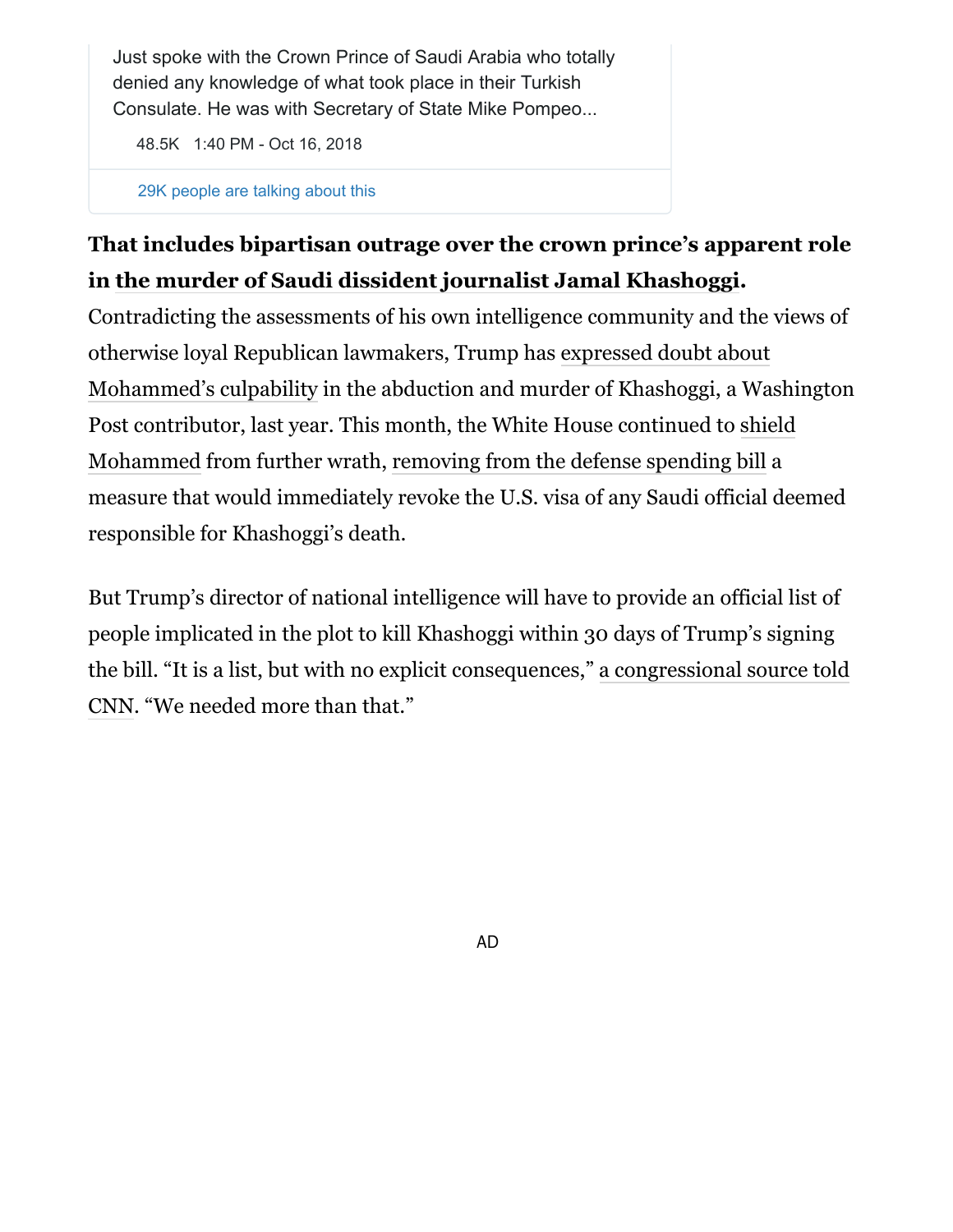For all the protection Trump has offered Riyadh, he has secured only modest tangible benefit. The Saudis have cooled on [backing Kushner's quixotic attempt](https://www.washingtonpost.com/world/2019/02/26/weeks-other-summit-kushner-meet-mbs/?tid=lk_inline_manual_23&itid=lk_inline_manual_23) at forging peace between the Israelis and Palestinians.

And that's not the only arena where the partnership isn't as rosy as Trump would make out. "Few of the Saudi promises have amounted to much," noted the New [York Times. "The effectiveness of the counterterrorism center in Riyadh remain](https://www.nytimes.com/2018/12/08/world/middleeast/saudi-mbs-jared-kushner.html)s doubtful. After offering \$50 billion in new weapons contracts, the Saudis have signed only letters of interest or intent without any firm deals. After proposing to marshal up to \$100 billion in investments in American infrastructure, the Saudis have announced an investment of only \$20 billion."

AD